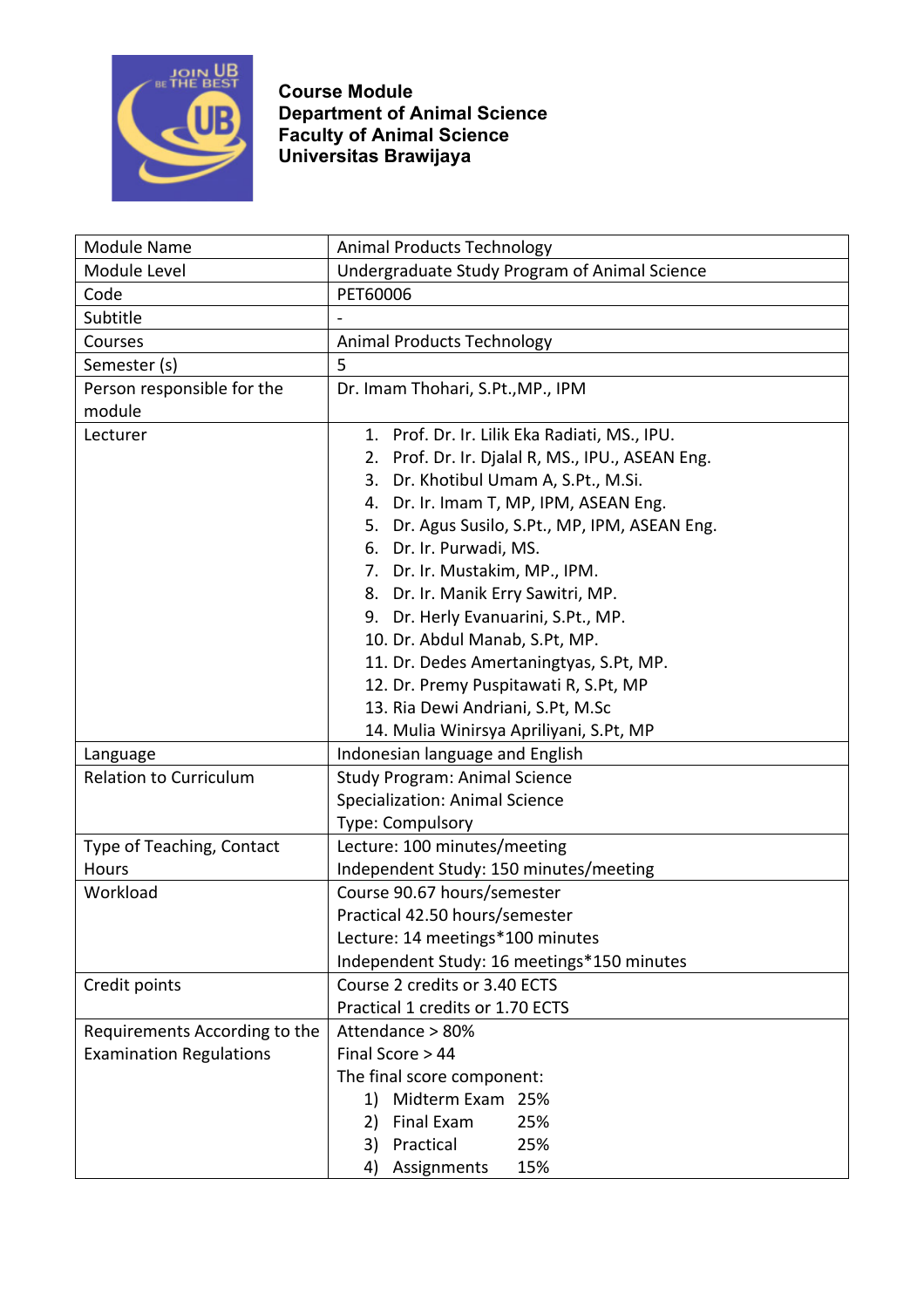

|                              | 5)<br>Quiz<br>5%                                                                 |  |  |  |
|------------------------------|----------------------------------------------------------------------------------|--|--|--|
|                              | 5%<br>6)<br>Activeness                                                           |  |  |  |
| Recommended Prerequisite     | Introduction to Animal Product Technology, Animal Product                        |  |  |  |
|                              | Handling                                                                         |  |  |  |
| Module Objectives / Intended | Capability to analyse the development and implementation<br>$\bullet$            |  |  |  |
| <b>Learning Outcomes</b>     | of technology through humanities, ethical and scientific                         |  |  |  |
|                              | value as to provide appropriate solutions and ideas (LO 5)                       |  |  |  |
|                              | Demonstrating good capability to be independent and to<br>$\bullet$              |  |  |  |
|                              | work in team as to identify and analyse problems (LO 11)                         |  |  |  |
|                              | Capability to implement technology in Animal Science to<br>$\bullet$             |  |  |  |
|                              | increase productivity, efficiency, quality and sustainability                    |  |  |  |
|                              | based on breeding, nutrition, processing, management as                          |  |  |  |
|                              | well as to organize an entrepreneurship concept and a                            |  |  |  |
|                              | sustainable production system (LO 13)                                            |  |  |  |
|                              | Objectives:<br>The objective of Animal Product Technology Course is to discusses |  |  |  |
|                              | technology and changes in raw materials into food and non-food                   |  |  |  |
|                              | materials in all commodities including milk, meat, eggs, by-                     |  |  |  |
|                              | products and honey using technology applications                                 |  |  |  |
|                              | Knowledge:                                                                       |  |  |  |
|                              | Able to recognize and apply the technology in processing and                     |  |  |  |
|                              | preserving of animal food product                                                |  |  |  |
|                              | <b>Skills</b>                                                                    |  |  |  |
|                              | Cognitive                                                                        |  |  |  |
|                              | able to understand and recognize the technology in processing and                |  |  |  |
|                              | preserving animal products                                                       |  |  |  |
|                              | Phsycomotoric                                                                    |  |  |  |
|                              | able to evaluate the process and quality of processed animal                     |  |  |  |
|                              | products                                                                         |  |  |  |
|                              | Competences<br>1. Able to recognize and comprehend technology in                 |  |  |  |
|                              | processing and preserving animal products                                        |  |  |  |
|                              | 2. Able to apply technology in the processing of animal                          |  |  |  |
|                              | products                                                                         |  |  |  |
|                              | 3. Able to evaluate the process and quality of processed                         |  |  |  |
|                              | animal products                                                                  |  |  |  |
|                              | 4. Able to work in groups and convey ideas/notions                               |  |  |  |
| Content                      | Scope of teaching material                                                       |  |  |  |
|                              | 1. Intermediate Moisture Meat                                                    |  |  |  |
|                              | 2. Restructured Meat                                                             |  |  |  |
|                              | 3. Meat smoked and Indigenous Product                                            |  |  |  |
|                              | 4. Fermented Meat                                                                |  |  |  |
|                              | 5. Dairy Products using Heat Processing Technology                               |  |  |  |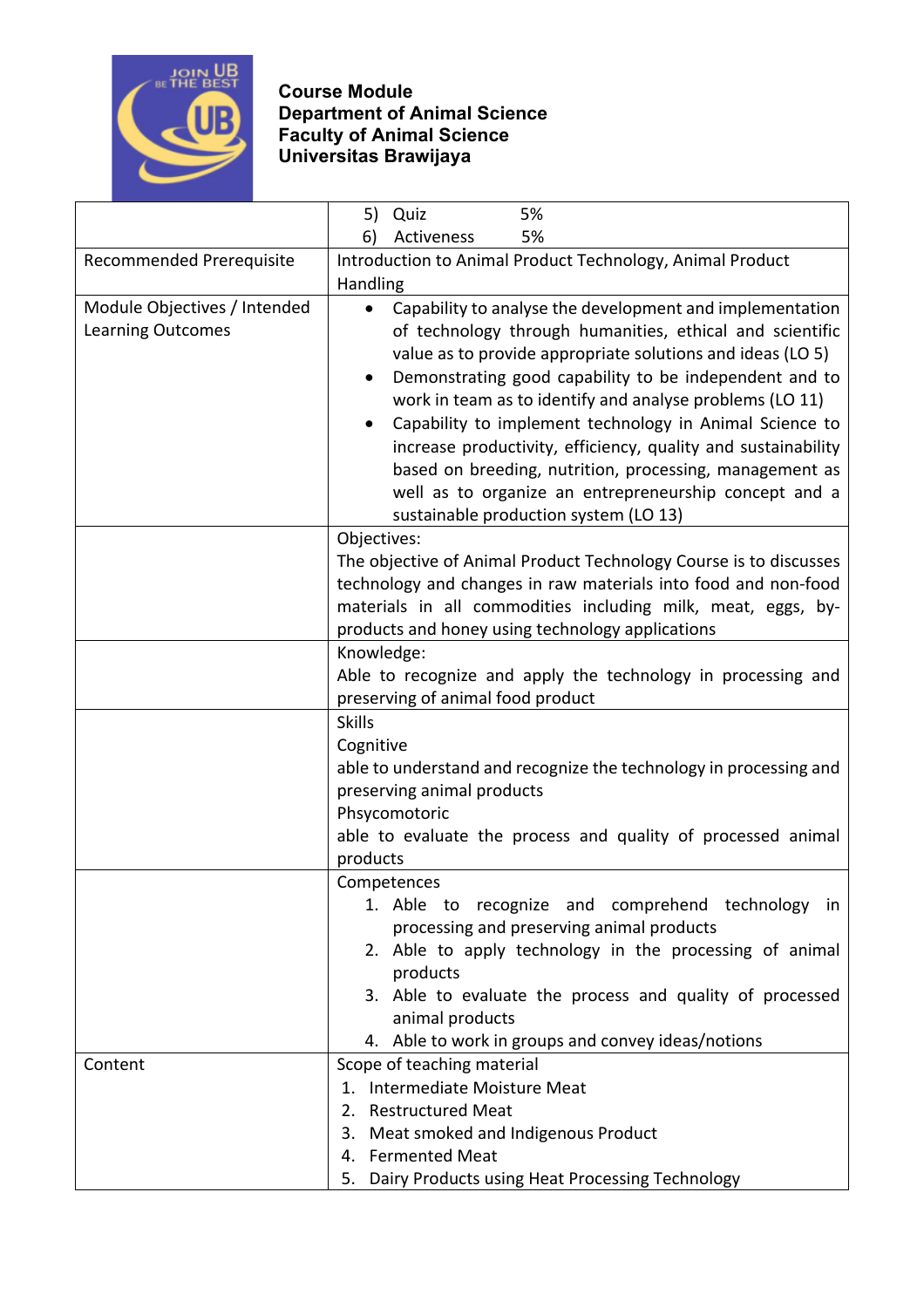

|                              | Dairy Products using Cold and Frozen Processing Technology<br>6.                                                                                                                                                                                                                                    |  |  |  |
|------------------------------|-----------------------------------------------------------------------------------------------------------------------------------------------------------------------------------------------------------------------------------------------------------------------------------------------------|--|--|--|
|                              | 7. Dairy Products using Fermentation Technology and                                                                                                                                                                                                                                                 |  |  |  |
|                              | <b>Traditional Milk Products</b>                                                                                                                                                                                                                                                                    |  |  |  |
|                              | Dairy Products using Drying Technology<br>8.                                                                                                                                                                                                                                                        |  |  |  |
|                              | 9. Products Processed using Eggshells                                                                                                                                                                                                                                                               |  |  |  |
|                              | 10. Products Processed without Using Egg Shells<br>11. Modern Technology and Traditional Egg Processing<br>12. Processing of Animal Skins and By-Products for Food<br>13. Processing of Animal Skins and By-Products for Non-Food<br>14. Processed Products of Beverages Honey, Crystallized Honey, |  |  |  |
|                              |                                                                                                                                                                                                                                                                                                     |  |  |  |
|                              |                                                                                                                                                                                                                                                                                                     |  |  |  |
|                              |                                                                                                                                                                                                                                                                                                     |  |  |  |
|                              |                                                                                                                                                                                                                                                                                                     |  |  |  |
|                              | Royal Jelly, Bee Pollen, Propolis                                                                                                                                                                                                                                                                   |  |  |  |
| <b>Study and Examination</b> | Examination requirements: A minimum attendance of 80% to<br>$\qquad \qquad -$                                                                                                                                                                                                                       |  |  |  |
| Requirements and Forms of    | take the Final Exam                                                                                                                                                                                                                                                                                 |  |  |  |
| Examination                  | The forms of the test: Multiple Choices/Essay/Group                                                                                                                                                                                                                                                 |  |  |  |
|                              |                                                                                                                                                                                                                                                                                                     |  |  |  |
|                              | The final score component:                                                                                                                                                                                                                                                                          |  |  |  |
|                              | Midterm Exam 25%<br>1)                                                                                                                                                                                                                                                                              |  |  |  |
|                              | 2) Final Exam<br>25%                                                                                                                                                                                                                                                                                |  |  |  |
|                              | 25%<br>3) Practicum                                                                                                                                                                                                                                                                                 |  |  |  |
|                              | 15%<br>4) Assignments                                                                                                                                                                                                                                                                               |  |  |  |
|                              | 5) Quiz<br>5%                                                                                                                                                                                                                                                                                       |  |  |  |
|                              | 6)<br>Activeness<br>5%                                                                                                                                                                                                                                                                              |  |  |  |
|                              | $A:80 <$ Final Score $\leq 100$<br>$B+$ : 75 < Final Score $\leq 80$                                                                                                                                                                                                                                |  |  |  |
|                              |                                                                                                                                                                                                                                                                                                     |  |  |  |
|                              | $B:69 <$ Final Score $\leq 75$                                                                                                                                                                                                                                                                      |  |  |  |
|                              | $C+$ : 60 < Final Score $\leq 69$                                                                                                                                                                                                                                                                   |  |  |  |
|                              | $C: 55 <$ Final Score $\leq 60$<br>$D:50 <$ Final Score $\leq 55$<br>$D+$ : 44 < Final Score $\leq$ 50                                                                                                                                                                                              |  |  |  |
|                              |                                                                                                                                                                                                                                                                                                     |  |  |  |
|                              |                                                                                                                                                                                                                                                                                                     |  |  |  |
|                              | $E: 0 <$ Final Score $\leq 44$                                                                                                                                                                                                                                                                      |  |  |  |
| Media Employed               | Projector and screens, Zoom application, Google Classroom, e-                                                                                                                                                                                                                                       |  |  |  |
|                              | book, WA Group                                                                                                                                                                                                                                                                                      |  |  |  |
| <b>Reading List</b>          | Thohari, I., Padaga, M., Mustakim, Rahayu, P.P. 2017.<br>1.                                                                                                                                                                                                                                         |  |  |  |
|                              | Buku Ajar Teknologi Hasil Ternak. UB Press. Malang.                                                                                                                                                                                                                                                 |  |  |  |
|                              | Journal of Milk and Food Technology: Official<br>2.                                                                                                                                                                                                                                                 |  |  |  |
|                              | Bimonthly Publication of the International Association                                                                                                                                                                                                                                              |  |  |  |
|                              | of Milk Sanitarians, Volume 12.                                                                                                                                                                                                                                                                     |  |  |  |
|                              | 3.<br>G Feiner. 2006. Meat Products Handbook - 1st Edition.                                                                                                                                                                                                                                         |  |  |  |
|                              | Woodhead Publishing.                                                                                                                                                                                                                                                                                |  |  |  |
|                              | Varnam, A., Sutherland, J.M. 1995. Meat and Meat<br>4.                                                                                                                                                                                                                                              |  |  |  |
|                              | Products: Technology, Chemistry and Microbiology.                                                                                                                                                                                                                                                   |  |  |  |
|                              | Springer US.                                                                                                                                                                                                                                                                                        |  |  |  |